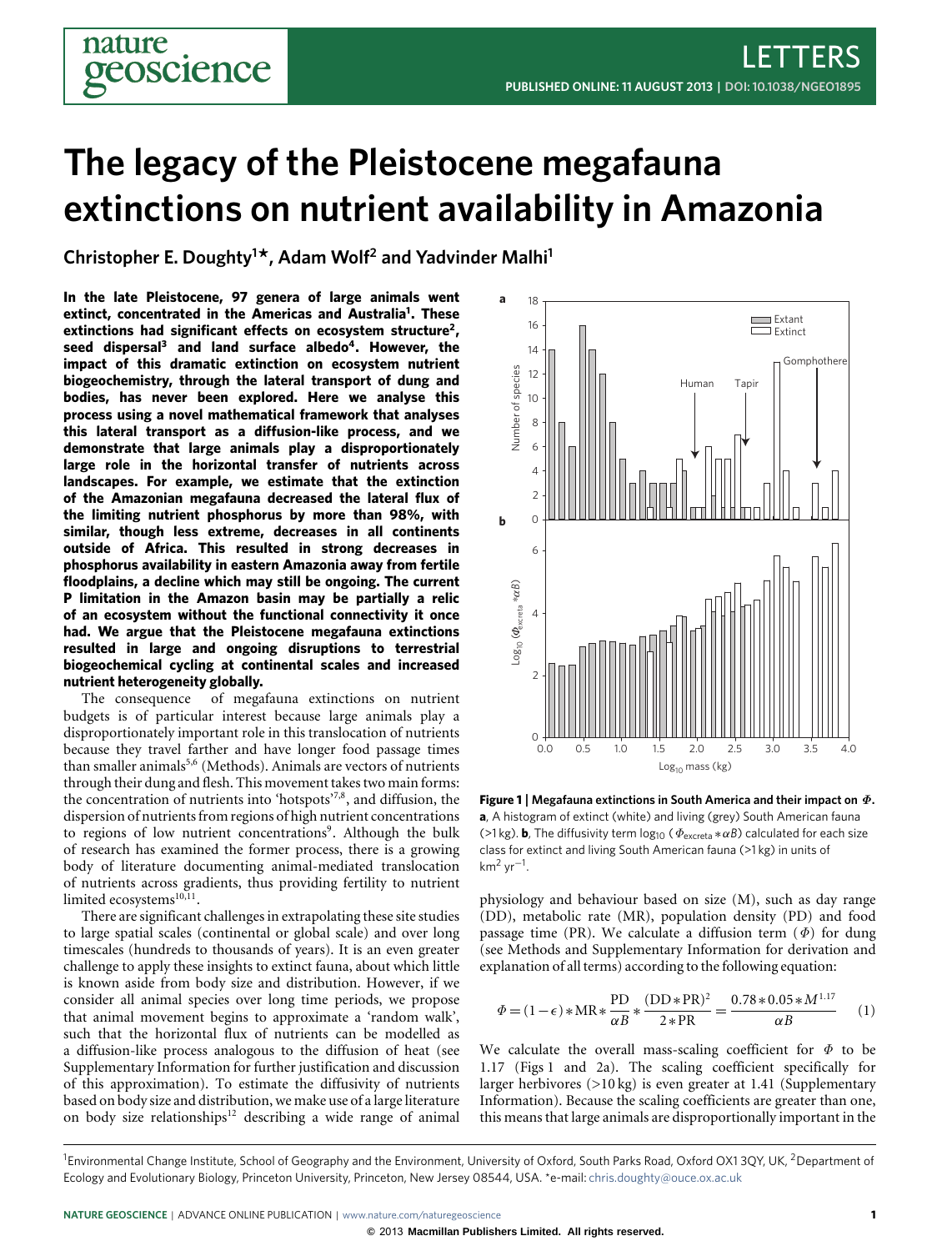spread of phosphorus because of their high food consumption rates, their large daily ranges, and their long gut residence times, despite their lower population density.

We next explore how the extinction of the Amazonian megafauna affected the distribution of *P* across the Amazon basin, although a very similar framework could be applied to many other potentially limiting micronutrients such as sodium, which has recently been suggested to be limiting for animals in tropical forests away from coastal regions<sup>[13](#page-3-12)</sup>. The extinctions of the Pleistocene megafauna in South America took place over several thousand years, but were particularly concentrated following human arrival during periods of intensified climate change in South America (13,500–11,500 years ago; refs [1](#page-3-0)[,14\)](#page-3-13). Most known fossils of extinct megafauna have been found in regions that were known to be savannas during the Pleistocene. However, it is likely that forestdwelling megafauna are underrepresented in the fossil record owing to the poor preservation of fossils in humid tropical forests. There is isotopic evidence that several of the extinct megafauna were browsers that would have lived in a forest environment<sup>[15](#page-3-14)</sup>. Large body size does not preclude a forest habitat, as demonstrated by the extant forest-dwelling species of elephants, rhinos, hippos and bovids in Asia and Africa.

The extinctions in South America led to drastic changes in animal size distributions, with 70% of animal species  $>10 \text{ kg}$ going extinct (62 species), including such large iconic species as gomphotheres, giant sloths and glyptodonts [\(Fig. 1\)](#page-0-0). The mean size of animals >10 kg throughout South America dropped from 843 to 81 kg. Using our mass-scaling relationships we estimate that mean home range dropped from 61.8 to 4.8 km<sup>2</sup>, mean day range decreased by 58%, mean food passage time decreased by 46%, mean lifetime decreased by 33% and the average distance between food consumption location and excretion location decreased by 7.0 km from 9.1 to 2.1 km. From equation [\(1\)](#page-0-1) we estimate that the lateral nutrient transfer diffusivity  $\Phi$  in the Amazon basin decreased by >98%, from ~4.4(2.4–6.5) to 0.027 km<sup>2</sup> yr<sup>-1</sup>. The extinction of the megafauna effectively 'turned off' the potential for lateral nutrient flow in terrestrial Amazonia.

We explore the consequences of this reduction of lateral nutrient transfer by modelling the phosphorus concentration *P* at a location as a function of lateral animal diffusion, input from dust deposition and *in situ* weathering, and loss to leaching. There is much evidence that phosphorus is the key limiting nutrient in many Amazonian forests. The appropriate *P* budget equation is

$$
\frac{\mathrm{d}P}{\mathrm{d}t} = \Phi \frac{\mathrm{d}^2 P}{\mathrm{d}x^2} - KP + G \tag{2}
$$

<span id="page-1-1"></span>where *K* is a first order loss rate from phosphorus leaching and occlusion and *G* is a gain rate from dust deposition and *in situ* weathering. Dust from the Sahara is estimated to provide an average of 0.48 kg P km<sup>−</sup><sup>2</sup> yr<sup>−</sup><sup>1</sup> to the Amazon basin<sup>[16](#page-3-15)</sup>, and we estimate *in situ* weathering rates on poor eastern Amazonian soils (Supplementary Information; ref. [17\)](#page-3-16). However, a much larger source of phosphorus is contributed by the uplift of fresh bedrock from the Andes Mountains, or uplift and exposure of fertile Miocene sediments in Western Amazonia, which create a sharp boundary in fertility in Western Amazonia<sup>[18](#page-3-17)</sup>. Andean tributaries 'whitewater rivers' deliver 806 Mg of P per year to the lowlands compared to only 43 Mg P per year for clear or black rivers<sup>[17](#page-3-16)</sup>. This P arrives in the lowlands through flooded forests and other river estuaries which flood ∼17% of the Amazon basin at the peak<sup>[19](#page-3-18)</sup>. Consequently, vegetation growing in these whitewater floodplains has an average leaf P concentration of 1.50 mg g<sup>-1</sup> ( $N = 88$  tree species) versus 0.55 mg g<sup>−</sup><sup>1</sup> (*N* = 220 tree species) in *terra firme* and black water sites<sup>[20](#page-3-19)</sup> (Supplementary Table S1).



<span id="page-1-0"></span>**Figure 2** | **Calculation of the diffusion coefficient and the impact on continental averaged South American ecosystem** *P* **distribution. a**, Dashed line is the linear regression of  $log_{10}$  mass versus  $log_{10}$  transformed values for diffusivity (QD; kg dry matter km<sup>-2</sup> d<sup>-1</sup> \* km<sup>2</sup> d<sup>-1</sup>) for all herbivores for which we have all animal values necessary (black dots) for QD ( $N = 14$ ). Solid grey line uses the allometric equations calculated for each parameter separately and combines them to estimate QD for all herbivores and herbivores >10 kg (black line; Supplementary Information). **b**, A time series showing the step change in *P* concentrations averaged over the 2D Amazon basin simulations following extinctions 12,000 years ago. The black line is our best estimate and the grey lines are a series of sensitivity studies where we double and halve our best estimates for dust input (*G*; dotted), loss rate (*K*; solid),  $\varepsilon$  (dash dot), and  $\Phi_{\text{excreta}}$  (dashed). The black vertical line indicates present day (∼12,000 years following the extinctions).

This strong contrast between fertile and infertile substrates creates strong discontinuities in the supply of P (refs [20,](#page-3-19)[21\)](#page-3-20). The site-to-site variability in available soil P concentration is a strong determinant of vegetation P content, leading to the observation that edaphic factors control plant carbon:phosphorus ratios much more than phylogenetic factors<sup>[22](#page-3-21)</sup>. Edaphic constraints on plant nutrient uptake in turn have strong impacts on vegetation photosynthesis, productivity, demographic rates, and biomass accumulation throughout the Amazon basin<sup>[21](#page-3-20)</sup> in addition to species composition<sup>[18](#page-3-17)</sup>.

We solve equation [\(2\)](#page-1-1) for *P*, with a step-change reduction in  $\Phi$ at the time of the megafaunal extinction. Before the extinctions, we simulate that P was relatively well-dispersed across Amazonia, with lateral animal diffusion transporting P from the rich floodplains and western Amazonia to the much of the rest of the basin [\(Fig. 3a](#page-2-0)). After the extinctions, the megafauna nutrient 'pump' switched off, and this lateral transfer became much more local, and the highphosphorus regions retreated to areas bordering the whitewater floodplains and other fertile areas [\(Fig. 3b](#page-2-0),c). Even 12,000 years after the megafaunal extinction, our best estimate indicates that the Amazon basin has not yet adjusted to a post-megafaunal low nutrient steady-state—we estimate it is 67% (46–85%) of the way along the transition [\(Fig. 2b](#page-1-0)) (This estimate is highly dependent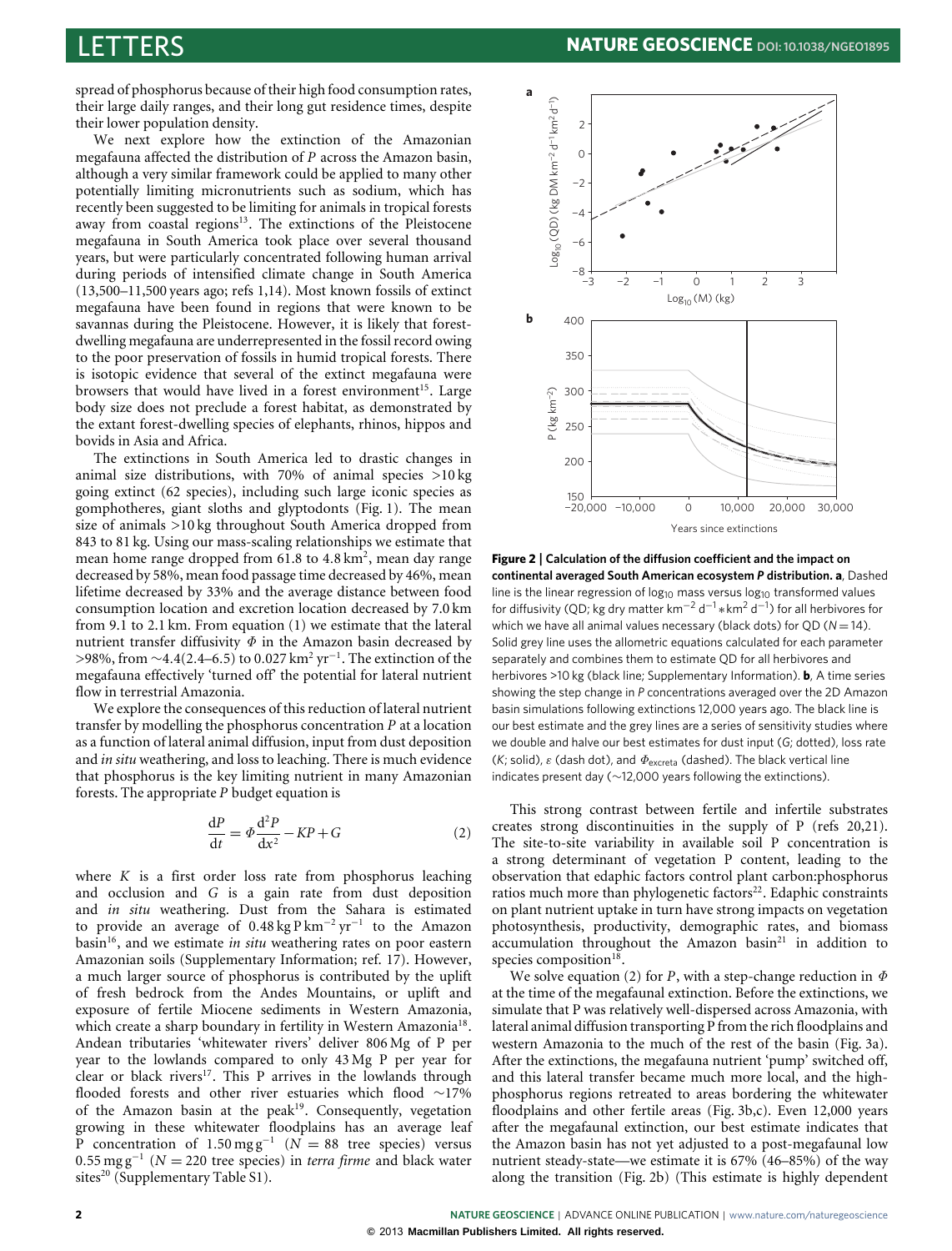## **NATURE GEOSCIENCE** DOI: [10.1038/NGEO1895](http://www.nature.com/doifinder/10.1038/ngeo1895)



<span id="page-2-0"></span>**Figure 3** | **Map showing changing ecosystem P concentrations in South America due to megafauna extinctions. a**, The steady-state estimate of P concentrations in the Amazon basin before the megafaunal extinctions with a lateral diffusivity  $\varPhi_\mathrm{excreta}$  value of 4.4 km<sup>2</sup> yr<sup>−1</sup>. **b**, The current-day estimate of P concentrations 12,000 years after the extinctions with current animals and a  $\Phi_\mathrm{exceta}$  value of 0.027 km<sup>2</sup> yr<sup>−1</sup>. **c**, Estimated P concentrations in the Amazon basin 28,000 years in the future. **d**, The difference between the pre- and post-extinction equilibrium (**a** and **c**).

<span id="page-2-1"></span>

| Table 1   Average $\Phi_{\text{excreta}} * \alpha B$ (km <sup>2</sup> yr <sup>-1</sup> ) for each continent calculated for modern species and modern plus extinct species. |  |
|----------------------------------------------------------------------------------------------------------------------------------------------------------------------------|--|
|                                                                                                                                                                            |  |

|                                                           | <b>North America</b> | <b>South America</b> | Australia       | Eurasia                  | Africa               |
|-----------------------------------------------------------|----------------------|----------------------|-----------------|--------------------------|----------------------|
| Number of species extinct                                 | 65                   | 64                   | 45              | q                        | 13                   |
| Mean weight of extinct animals (kg)                       | 846                  | 1.156                | 188             | 2.430                    | 970                  |
| Modern $\Phi_{\text{excreta}} * \alpha B$                 | 13,876               | 12.934               | 21.804          | 21,779                   | 265.621              |
| Modern + extinct fauna $\Phi_{\text{excreta}} * \alpha B$ | 140,716 (±38,000)    | 283,854 (±81,000)    | 48,250 (±8,000) | $118,349 \ (\pm 29,000)$ | 324,848 (±18,000)    |
| Percentage of original                                    | $10\% (\pm 2\%)$     | $5\%$ ( $\pm$ 1%)    | 45% $(\pm 6\%)$ | $18\%$ ( $\pm 4\%$ )     | $82\%$ ( $\pm 4\%$ ) |

Bottom row is the percentage of the original Φexcreta ∗α*B* remaining. The error represents an uncertainty in extinct species distribution of 30%.

on the loss rate  $(K)$  which is a large source of uncertainty.). Our simulated modern-day distribution of P does not include the large diversity of parent material and soil evolutionary stages which greatly impact observations of soil P across Amazonia (Supplementary Fig. S3), and instead represents the change in accessible P in the biomass-necromass-soil continuum ('ecosystem P') and not total P. Ecosystem P concentrations in intact Amazonian forests could, therefore, potentially continue to decrease (to >90% of steady state) for 17 (between 3 and 43) thousand years into the future as a legacy of the Pleistocene megafauna extinctions.

Although we have concentrated our analysis on Amazonia, it is likely that there were similar changes in nutrient transfer on all continents that experienced megafaunal extinction, albeit with variations in the local nutrient gradients and the key limiting macroor micronutrients. Using data on Pleistocene megafaunal body masses, we estimate that  $\Phi$  decreased drastically on all continents. Africa, the continent on which modern humans co-evolved with megafauna, is the only continent with most (82%) of the lateral nutrient distribution capacity still intact [\(Table 1\)](#page-2-1). The largest declines (90–95%) were in the Americas. It seems that Eurasia also showed a large decline despite only nine extinctions, because the extinct megafauna were large (for example mammoths) whereas Australia showed a moderate decline despite a large number of extinctions, because the extinct megafauna were relatively small. However, these are estimates of non-pressured population densities, and ranges and current values for Africa and Eurasia are probably reduced owing to current pressures on megafauna, because of decreases in megafaunal population size and restrictions on their free movement across landscapes.

Following the extinction of the megafauna, humans eventually appropriated much of the net primary production that had been consumed by the extinct animals $^{23,24}$  $^{23,24}$  $^{23,24}$  $^{23,24}$ . Did we also take over their role of nutrient dispersal? People currently provide nutrients as fertilizer to agricultural systems, but much of this gets concentrated near agriculture, suggesting that humans act as concentrating agents rather than diffusive agents like the herbivorous megafauna. Therefore, compared to earlier eras, the post-megafaunal world is characterized by greater heterogeneity in nutrient availability<sup>[25](#page-3-24)</sup>.

Our framework for estimating nutrient diffusion by animals can be applied to modern ecosystems globally, and even incorporated into global land biosphere models demonstrating the ecosystem service of nutrient dispersal. This service is analogous to that played by arteries in the human body, with large animals acting as arteries of ecosystems transporting nutrients further and smaller animals acting as capillaries distributing nutrients to smaller subsections of the ecosystem. Therefore, after the demise of its large animals, the Amazon basin has lost its nutrient 'arteries' and the widespread assumption of P limitation in the Amazon basin may be a relic of an ecosystem without the functional connectedness it once had<sup>[3](#page-3-2)</sup>. This new mathematical framework provides a potential tool of quantifying the important but rarely recognized biogeochemical services provided by existing large animals. Therefore, those